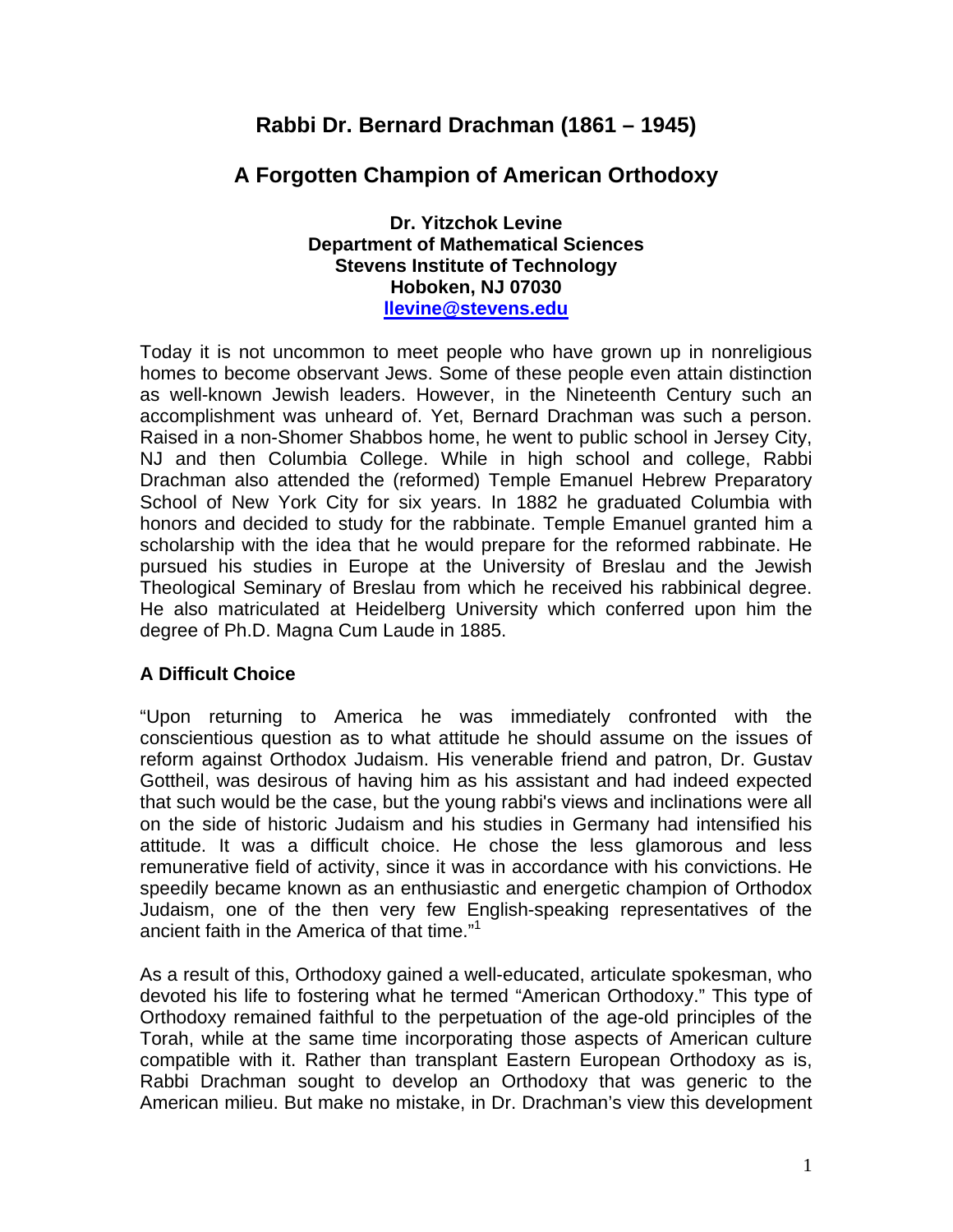was not to take place at the expense of Halacha. Indeed, in 1887, shortly after he began serving as rabbi of Congregation Beth Israel Bikkur Cholim of Manhattan, the synagogue membership voted to abolish the ladies' gallery and have mixed seating. Without hesitation Rabbi Drachman resigned his position and severed all connection with this congregation. "This incident created a great sensation in the city and, indeed, in Jewish circles throughout the country and, to a considerable extent, throughout the world."<sup>2</sup>

In 1890 Dr. Drachman became the rabbi of the newly formed Congregation Zichron Ephraim. "This synagogue was founded through the largesse of Jonas Weil, in memory of his father Ephraim; Bernard's election chances were certainly not hurt by the fact that he had married Jonas Weil's daughter Sarah in New York on February 8, 1888."<sup>3</sup> Rabbi Drachman served as rabbi of this congregation until his passing in 1945. The synagogue, located at 163 East 67th Street, N.Y., is known today as the Park East Synagogue (Congregation Zichron Ephraim). It is affiliated with the Orthodox Union and was listed in the National Register of Historic Places on 8/18/1983. "This synagogue was founded by Jews from south Germany as an Orthodox congregation. It is one of the few synagogues still owned by the same congregation which built it."<sup>4</sup>

### **Jewish Causes**

**"**Bernard Drachman was actively involved in numerous Jewish causes, mostly in leadership roles, even as he tended to the flock at Zichron Ephraim."<sup>5</sup> Indeed, he was ready to join and/or lead almost any endeavor that he felt would strengthen traditional Judaism. Below are some of his activities.

#### *The Jewish Theological Seminary*

Many readers may not be aware that the Jewish Theological Seminary was founded as an Orthodox institution. "Although a certain proportion of the organizing delegates and participating rabbis belonged to the Conservative wing of Judaism, the principles of the seminary, as declared in it charter of incorporation, granted by the Legislature of the State of New York on the ninth of May, 1886, were those of uncompromising adherence to the tenets of Orthodox Judaism."<sup>6</sup> Indeed, in 1902 and later in 1926 there were efforts to merge the Seminary with Yeshiva Rabbi Yitzchok Elchonan (RIETS).<sup>7</sup>

Rabbi Drachman assisted Dr. Sabato Morais, the Seminary's founder. In 1889 he was made Dean and held this position until 1909. In his autobiography Rabbi Drachman gives no reason for his leaving the Seminary. However, the editor of this autobiography says the following about Rabbi Drachman's feelings toward the Seminary in the years before his resignation. "This weakening of both Jewish loyalty and scholarship grieved him and caused him no end of anxiety. If he spoke up against it in Faculty conferences to a Board and President predetermined upon a fundamental change in policy, his insistence must have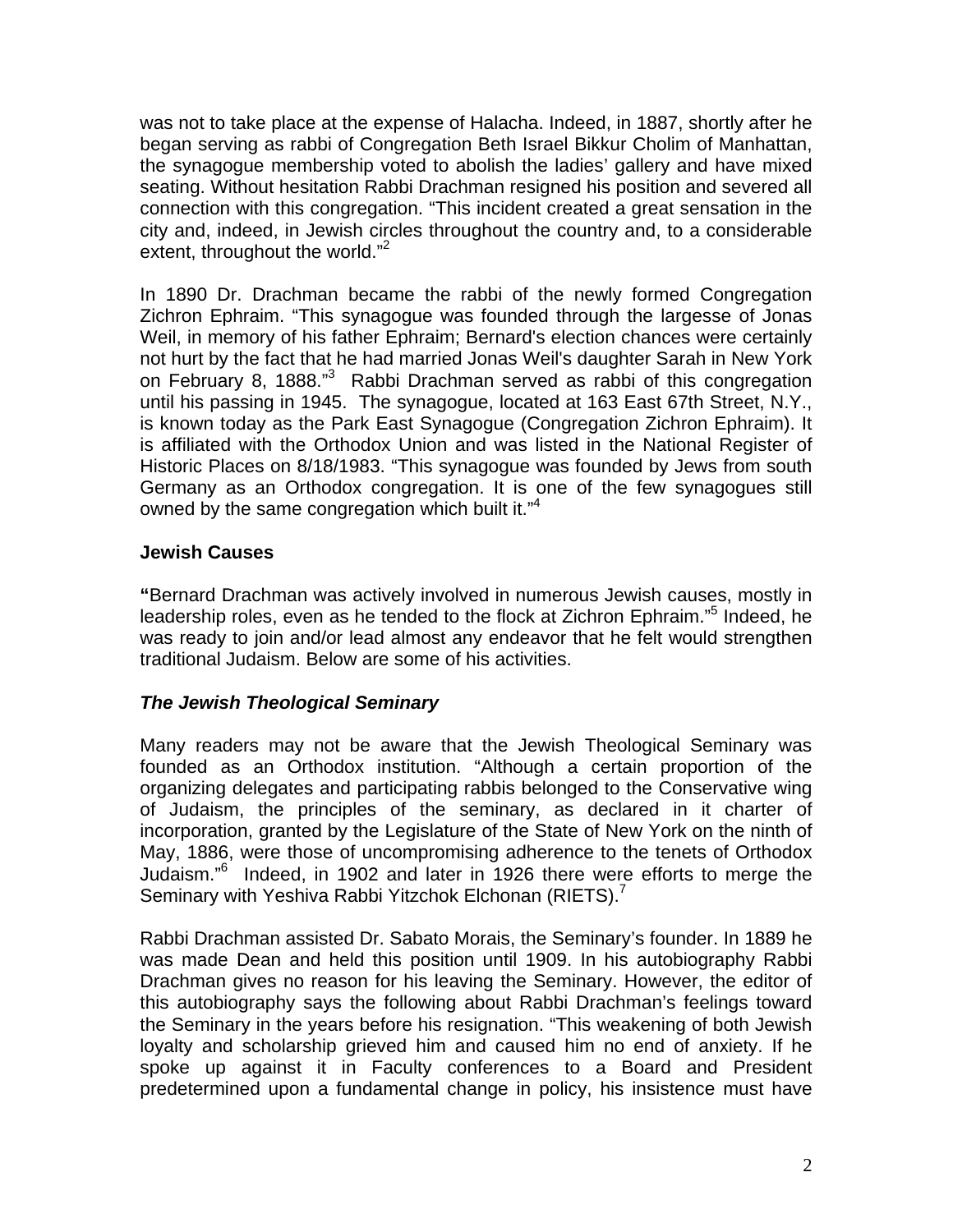been painful. In getting rid of him, they were, then, 'dropping the pilot,' shaking off the voice of their own Orthodox conscience. In view of the Seminary's later development, as a 'Conservative' institution not inhospitable to Reconstructionist tendencies, does not the above seem a probable explanation?"<sup>8</sup> Rabbi Dr. Drachman never abandoned his Orthodox principles.

"In the early 'teen' years of the twentieth century"<sup>9</sup> Dr. Drachman began teaching at RIETS. He remained connected with RIETS until 1940. Over the more than 30 years of his association with Yeshiva College in his position as "professorial lecturer"10 he taught "most of the Hebrew subjects, with the exception of the Talmud and related branches,"11 as well as the German language.

### *The Jewish Welfare Board*

Rabbi Drachman was one of the original organizers of the Jewish Welfare Board. "The Board was formed from a variety of Jewish organizations as a result of World War I, attending to needs of Jewish servicemen, and supplying funding to enlist Rabbis at military posts."<sup>12</sup> "The Welfare Board laid great stress upon its spiritual work, upon bringing the message and the comfort of religion to the soldiers. An essential part of the work was the preparation of a suitable abbreviated prayer book. It was recognized at once that men engaged in active war service, in the midst of the constant alarms and peril of daily combat, could not be expected to use the full ritual of the Jewish order of prayer."<sup>13</sup> Dr. Drachman took a leading role in the preparation of this abbreviated prayer book.

### *The OU and The Jewish Sabbath Alliance of America*

In 1913 Dr. Drachman became the second president of the Union of Orthodox Jewish Congregations of America. "Through the retirement of Dr. Mendes from the Presidency due to ill health, Dr. Drachman became the only logical candidate."14 Rabbi Drachman had been involved in the OU from its inception in 1898. "A special unit of the Union, designated the Jewish Sabbath Association, was instituted to focus on this area. Besides educational work to rally loyalty to Sabbath observance and prevailing upon business establishments to remain closed on Shabbath, employment opportunities were sought for the Shomrey Shabbath. In 1907, Dr. Bernard Drachman, as chairman of that committee (which subsequently became an autonomous organization, the Jewish Sabbath Alliance), reported that within the preceding years jobs had been obtained for 1,500 Sabbath observers."15

### **Candidate for Chief Rabbi of the United Synagogue of London**

"In the year 1912, The Post of Chief Rabbi of the United Synagogue of London had become vacant through the passing away of its then incumbent, the Very Reverend Doctor Hermann Adler."16 During the early summer of 1912, Dr. Drachman received an official letter of invitation from the United Synagogue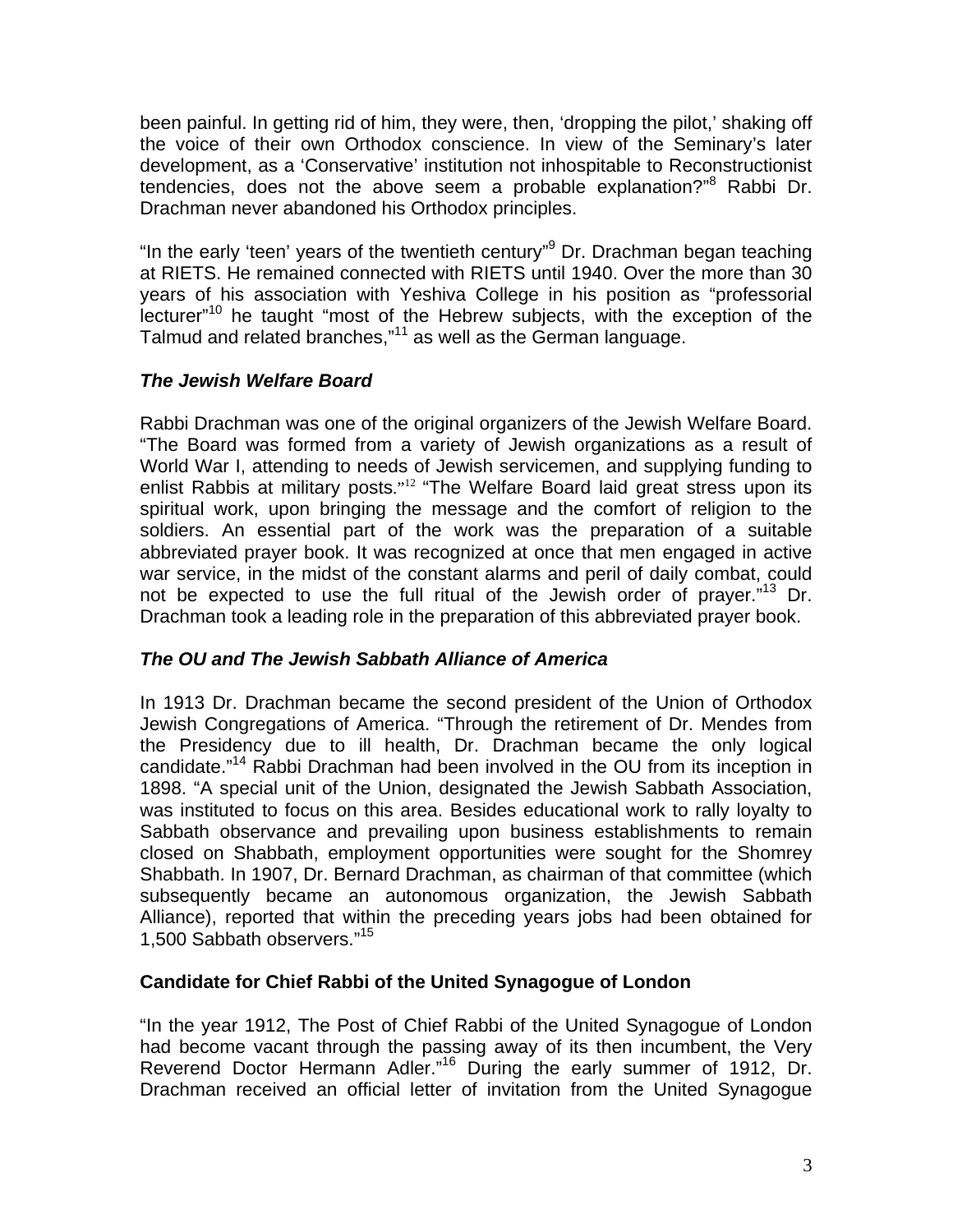inviting him to "preach in various synagogues with a view to becoming a candidate for the chief rabbinate."<sup>17</sup> "This was a position unrivaled for dignity and power anywhere among the Jewries of the world."18 In October 1912 Rabbi Drachman arrived in London. He was subjected to a whirlwind of interviews and spoke at many synagogues in London and other cities in England. All in all, he made a highly favorable impression on almost everyone he met and/or heard him speak.

Two incidents recorded by Dr. Drachman about his visit to England shed light on his character and approach to Judaism. Firstly, he describes a dinner that he had to attend about which he says, "I did not enjoy, which did not run off pleasantly and which may have had an important influence upon the outcome of the campaign for the chief rabbinate."<sup>19</sup> The invitation was from Reverend A. A. Green, an official of an Orthodox synagogue. It was to take place in Green's home. However, Rabbi Drachman had reason to suspect that Green's kashrus was not reliable. Apparently there was no way for him to refuse the invitation. At the dinner he found himself in the presence of a number of other guests seated at the head of the table with his host. It soon became obvious that he was not eating, and his host confronted him saying, "I presume that you are not eating because you think that my food is not kosher."<sup>20</sup> Rabbi Drachman writes, "I assured Mr. Green that I was not insinuating that the meal was not kosher, and no further reference was made to the subject. But the atmosphere has become distinctly chilly, and when I left I felt that the Reverend Mr. Green could hardly be numbered among my friends. That feeling did not disturb my equanimity, but I reproached myself for having permitted myself to be involved in a controversy, be it ever so slight, or brought into a position which could be considered compromising."<sup>21</sup>

Secondly, almost all of the speeches that Dr. Drachman gave in England were delivered in English. However, on one occasion he was asked to address a group of immigrants from Eastern Europe in Yiddish. To the astonishment of those who had made this request he replied, "I should not care to use the Yiddish as the language of my sermons." To the question, "Why not?" he replied, "I do not consider Yiddish a language, in the true sense of the term. It is, at best, a dialect of the German. It is an incorrect and ungrammatical German. Since I can speak a correct German, I see no reason why I should myself corrupt and spoil the language I speak."<sup>22</sup> The result was that he addressed the group in a simple yet correct German and was perfectly understood by all present!

In the end Rabbi Drachman was not elected Chief Rabbi of the United Synagogue of London. Those opposed to him were able to use a procedural technicality to block his election.

### **Scholarly Works**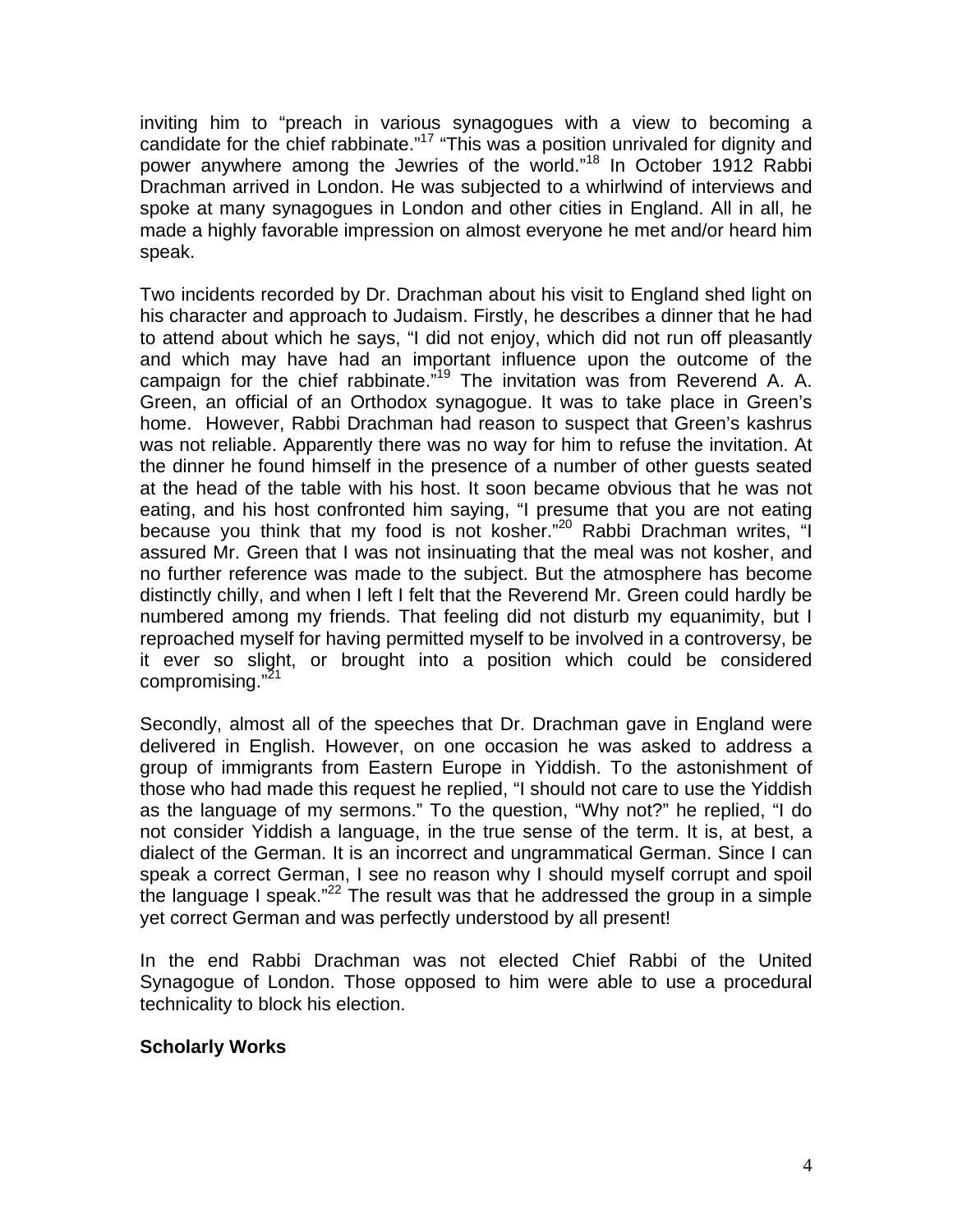Rabbi Dr. Drachman also found time for scholarly endeavors. In 1899 he published the first English translation of Rav Samson Raphael Hirsch's **The Nineteen Letters of Ben Uziel. From the Heart of Israel or Jewish Tales and Types** first appeared in 1905. Dibre Ha-Riboth (Matters of Controversy, a rabbinical disputation between Zerahiah Ha-Levi and Abraham ben David) was published from a manuscript (Unicum) in 1907. $^{23}$  In addition, he contributed countless articles to the English and Yiddish press that furthered the cause of Orthodox Judaism.

### **Houdini**

Rabbi Drachman knew Harry Houdini (Ehrich Weiss) when Houdini was a pupil in the Talmud Torah of his synagogue, Congregation Zichron Ephraim. Houdini's father, Dr. Mayer S. Weiss, was a Hungarian born rabbi. "Despite the nature of his vocation, he (Houdini) had a profound reverence for the Jewish faith and deep-seated filial affection for his parents and reverence for their memory."<sup>24</sup> Dr. Drachman relates that in 1890 the Weiss family was in dire financial straits, and Rabbi Weiss came to him for aid. Rabbi Drachman volunteered either to give or lend money to Rabbi Weiss. Instead, Rabbi Weiss suggested that Dr. Drachman buy some of his seforim. Dr. Drachman recalled that "He had a large and excellent Hebrew library, and I selected a fine set of the *Codes of Maimonides,*  for which I paid the price he asked."<sup>25</sup> Years later, after Houdini's father had passed away and Houdini was a world-renowned and wealthy man, Rabbi Drachman approached him to ask for a donation to help pay off his synagogue's mortgage. Houdini agreed to donate the then substantial sum of \$500 on one condition. He wanted the set of Maimonides back to keep in memory of his father! Dr. Drachman agreed and within 24 hours of the return of the seforim he received Houdini's check for the \$500. Interestingly enough, Rabbi Drachman officiated at the funeral of Houdini when he died in 1926.

### **Personal Life**

In 1888 Dr. Drachman married Sarah Weil the daughter of Jonas Weil. "Bernard and wife Sarah found time to produce eight children, 6 boys and two girls - Beatrice (b. 1890), Edgar (b. 1892), Julian (b. 1894), Albert (b. 1896), Mathilde (b. 1899), Myron (b. 1901), and Theodore (b. 1904). Son Sidney was the first born, but died at the age of 6 months. Sarah died after their children reached maturity, in 1925, and two years later Bernard married Hadassah Levine, who would outlive him. Bernard Drachman lasted almost to his 84th birthday, dying in New York City on March 12th, 1945, of natural causes."<sup>26</sup>

Rabbi Dr. Bernard Drachman was a man who devoted his life to furthering the cause of Orthodox Judaism at a time when many were abandoning a Torah life. They mistakenly felt that such a life was incompatible with American society. Dr. Drachman's life's work focused on showing others that one could be an observant Jew and a full-fledged American. His efforts and the efforts of those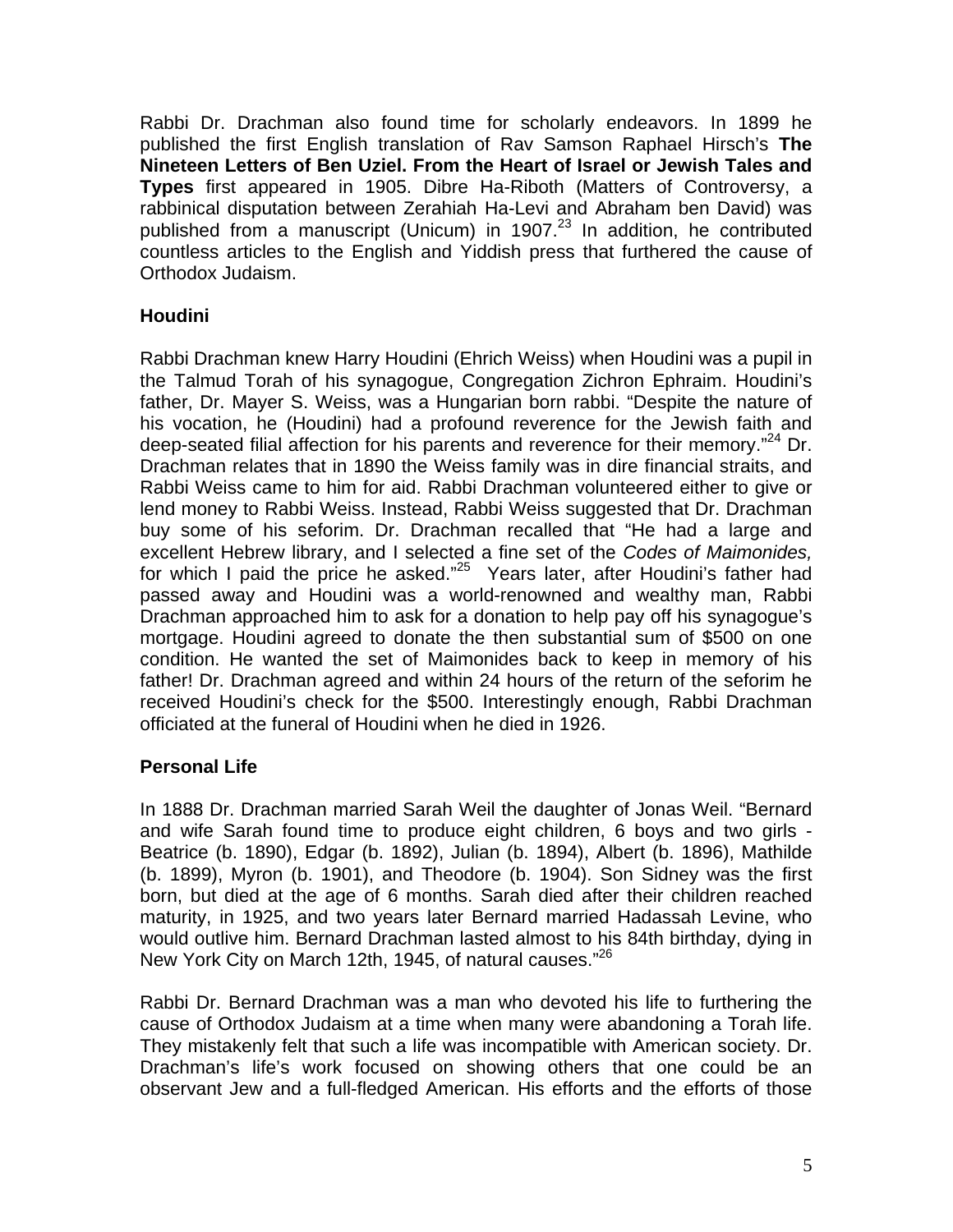like him laid the groundwork for the vibrant Orthodoxy that we see in America today. May he long be remembered for his good deeds!

 $\overline{a}$ <sup>1</sup> **Memorial Journal** published by the Congregation Zichron Ephraim, 3/31/46 (http://www.geocities.com/Heartland/Village/2262/drachman/bernard.htm)

<sup>2</sup> **The Unfailing Light,** Bernard Drachman, The Rabbinical Council of America, New York, 1948, page 203.

<sup>3</sup> http://www.geocities.com/Heartland/Village/2262/drachman/drachman.htm

<sup>4</sup> http://www.nyc-architecture.com/UES/UES104.htm

<sup>5</sup> http://www.geocities.com/Heartland/Village/2262/drachman/drachman.htm

<sup>6</sup> **The Unfailing Light,** Bernard Drachman, The Rabbinical Council of America, New York, 1948, page 181.

<sup>7</sup> **Bernard Revel,** Aaron Rakeffet-Rothkoff, Feldheim Publishers, second edition, 2000 pages 102-114.

<sup>8</sup> **The Unfailing Light,** Bernard Drachman, The Rabbinical Council of America, New York, 1948, footnote page 261.

 $9$  Ibid., page 368.

 $10$  Ibid., page 370.

 $11$  Ibid., page 368.

<sup>12</sup> http://www.geocities.com/Heartland/Village/2262/drachman/drachman.htm

<sup>13</sup> The Unfailing Light, Bernard Drachman, The Rabbinical Council of America, New York, 1948, footnote page 365.

<sup>14</sup> http://www.ou.org/orthodoxunion/unionstory/chapter6.htm, footnote 2.

15 http://www.ou.org/orthodoxunion/unionstory/chapter7.htm

<sup>16</sup> The Unfailing Light, Bernard Drachman, The Rabbinical Council of America, New York, 1948, footnote page 290.

 $17$  Ibid., pages 291-92.

 $18$  Ibid., page 290.

<sup>19</sup> Ibid., page 303.

 $20$  Ibid., page 304.

 $^{21}$  Ibid., page 304.